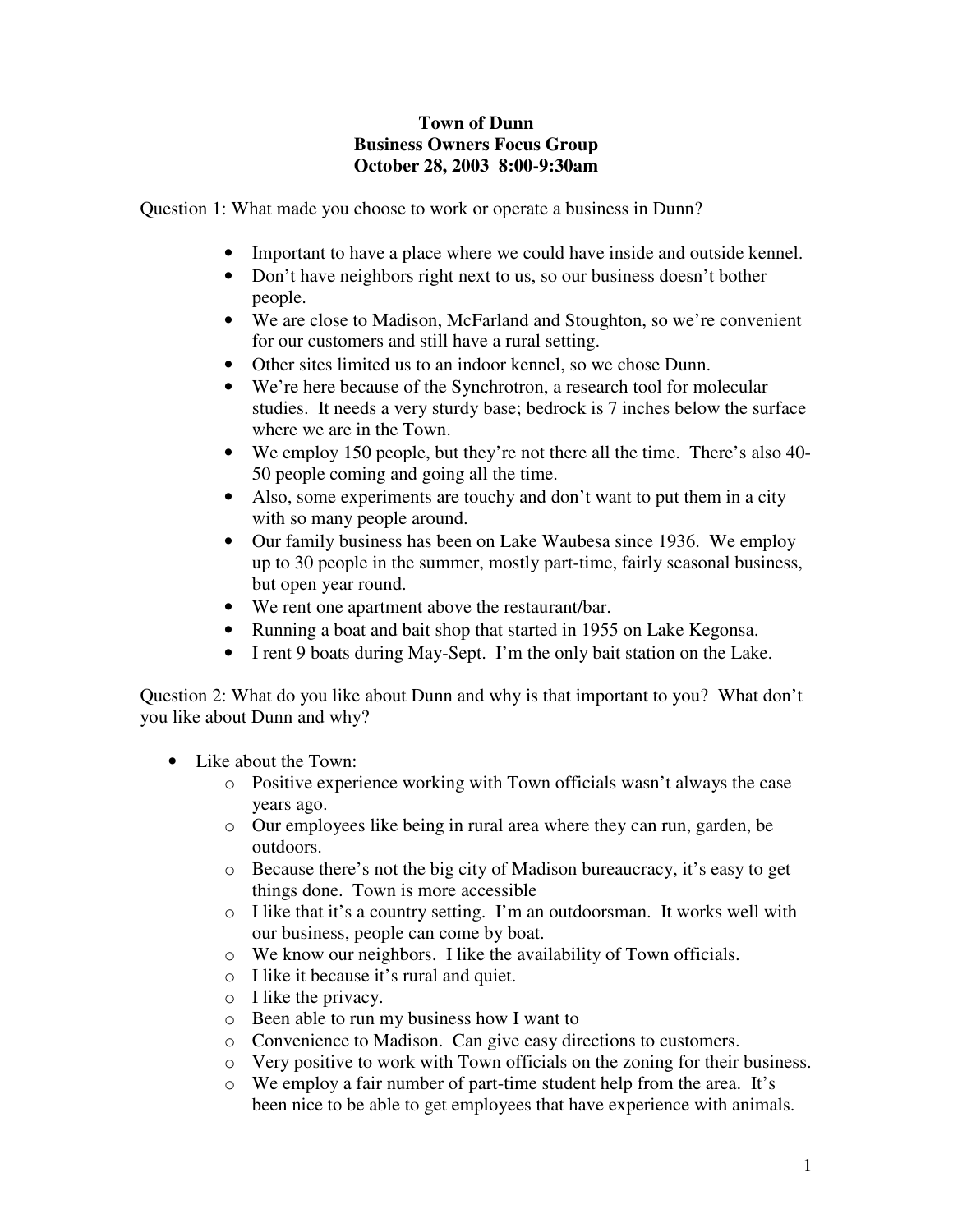- o I like that the Town mows the strip on the side of the road so that people can see our sign.
- o If we have question or a problem, we feel comfortable just calling up the Town.
- o I like the timeliness of the Public Works dept. plowing road, that's very important for getting customers to my business.
- o The Town helped us get street lights. They've been easy to work with.
- Don't like about the Town:
	- o I didn't like be charged the business price for my sewer service when I'm only open 5 months a year.
	- o Would like more communication from the Town if there are problems or complaints about our business before they blow up into a bigger problem.
	- o Sometimes the Town is slow processing licenses (bartender). This puts strain on small businesses.
	- o We have also had big problems with the Kegonsa Sewer District. The system they designed has never been big enough. Communication was next to impossible with them. Skinner is hard to work with.
	- o Would be nice to have more drive-bys by the cops because we've had some vandalism and break-ins.
	- o We've also had a lot of vandalism too. A lot of times its just kids.

Question 3: Are you aware of the PDR program? How do you think this affects the quality of life in the Town? How important is this program to you? Is it worth this much of your tax bill? How come?

- 3 people aware of it, 1 person "so-so"
- It's not important to me. I wouldn't want to give my rights away.
- It does affect my business because if I had a larger base of people in the neighborhood to come to my business, I'd be better off. I like the program though. It is a trade-off for doing business in the Town.
- I support the program buying development rights on the edges of the Town where the land could be annexed.
- I think it's a good preventative measure to keep the area rural. I don't see the program having an affect on our business.
- From the business side, the more houses the more business. I don't want to see Dunn turn into some of the new subdivisions you see popping up.
- If there were some areas that were more developed, but some areas that were still farmed that would be ok. Some development would be ok with me.
- There's an area nearby that when you drive by you wouldn't know that there are 15-20 houses back there because there are trees. The group liked the aesthetics and rural feel of this idea and did not like the subdivisions where all the houses look the same and they cut down all the trees.
- The group said they value the farmland in the Town.
- It does cost us more to advertise to farther out places.